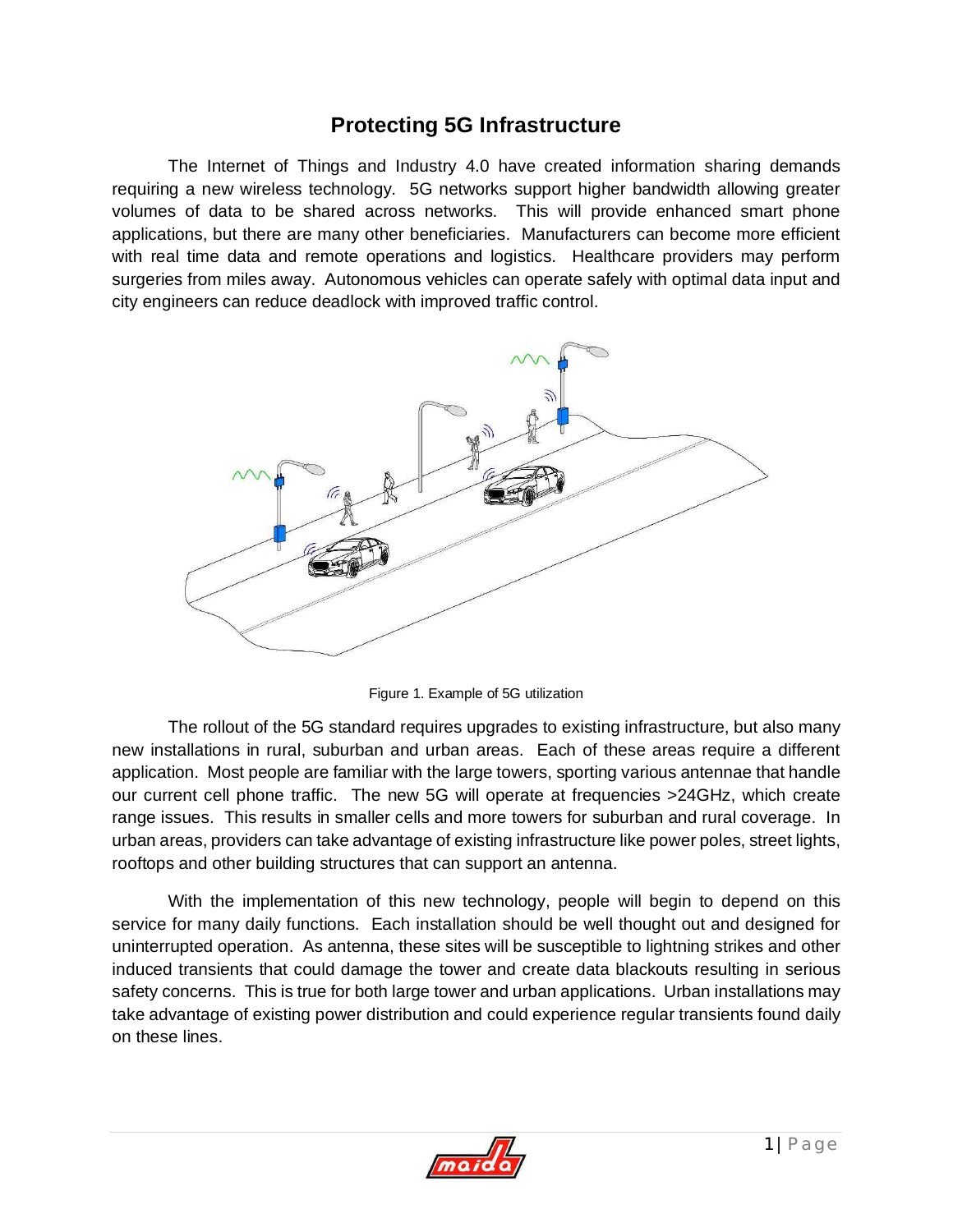Let's look at how we can provide a level of protection for a new tower installation. These will likely have power supplied from a high voltage source and then converted into the desired DC or AC voltages to operate the wireless circuits. We can start with the incoming power and provide some protection against lightning induced transients as well as other line transients present on the distribution power line. Surge Protective Devices (SPD) in this area are classified as Type 1 and designed to withstand large current transients.



Figure 2. Typical tower configuration

The incoming power is typically connected to a distribution panel where the SPDs are inserted and provide protection of the downstream components. Maida Development offers our [TPHE Series](http://www.maida.com/pdf/Thermally%20Protected%20High%20Energy%20Series.pdf) in DIN Rail packages that are conveniently designed into the distribution panels. These are thermally protected MOVs with voltages ranging from 150 to 680VAC.



Figure 3. DIN rail package for [TPHE Series](http://www.maida.com/pdf/Thermally%20Protected%20High%20Energy%20Series.pdf)

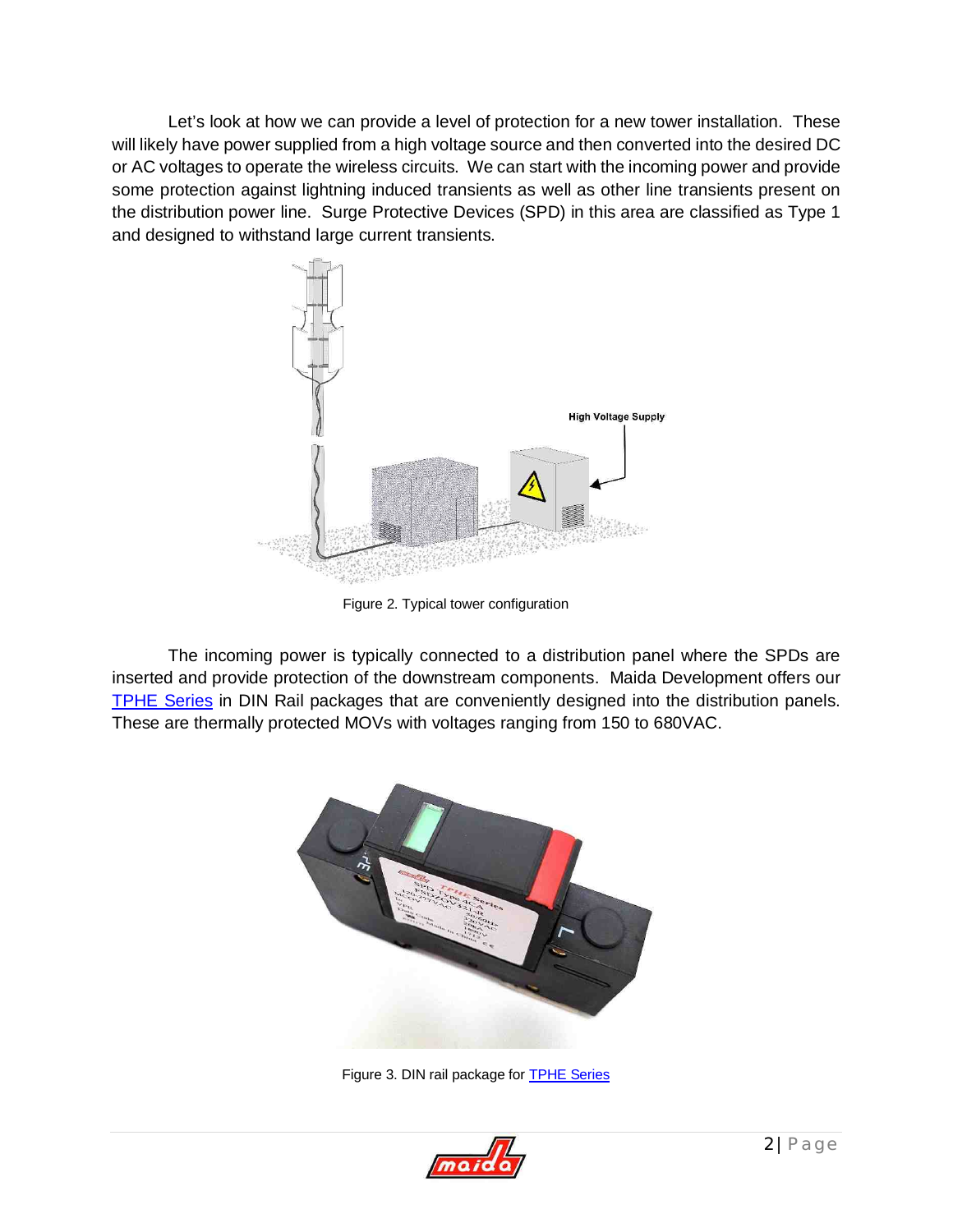Urban installations can use existing infrastructure, like a street light. These can be connected to the existing power supplied to the light and coupled to multiple antennae in an area.



Figure 4. Example of small cell installation.

The existing power supplied to these installations can carry transients that could damage individual sites or whole networks. These transients can be of significant magnitude and reliable protection of these circuits can be provided by installing a Surge Protective Device on the incoming power. Maida Development offers our **MPD** and **[MPDS](http://www.maida.com/pdf/MPDS%20SERIES%20Ver1_4.pdf)** Series Surge Protective Devices. These are thermally protected SPDs in an IP65 enclosure designed for indoor and outdoor use, with voltages of 120, 277,347 and 480VAC.



Figure 5. [MPD Series](http://www.maida.com/pdf/MPD%20Series.pdf) Surge Module.